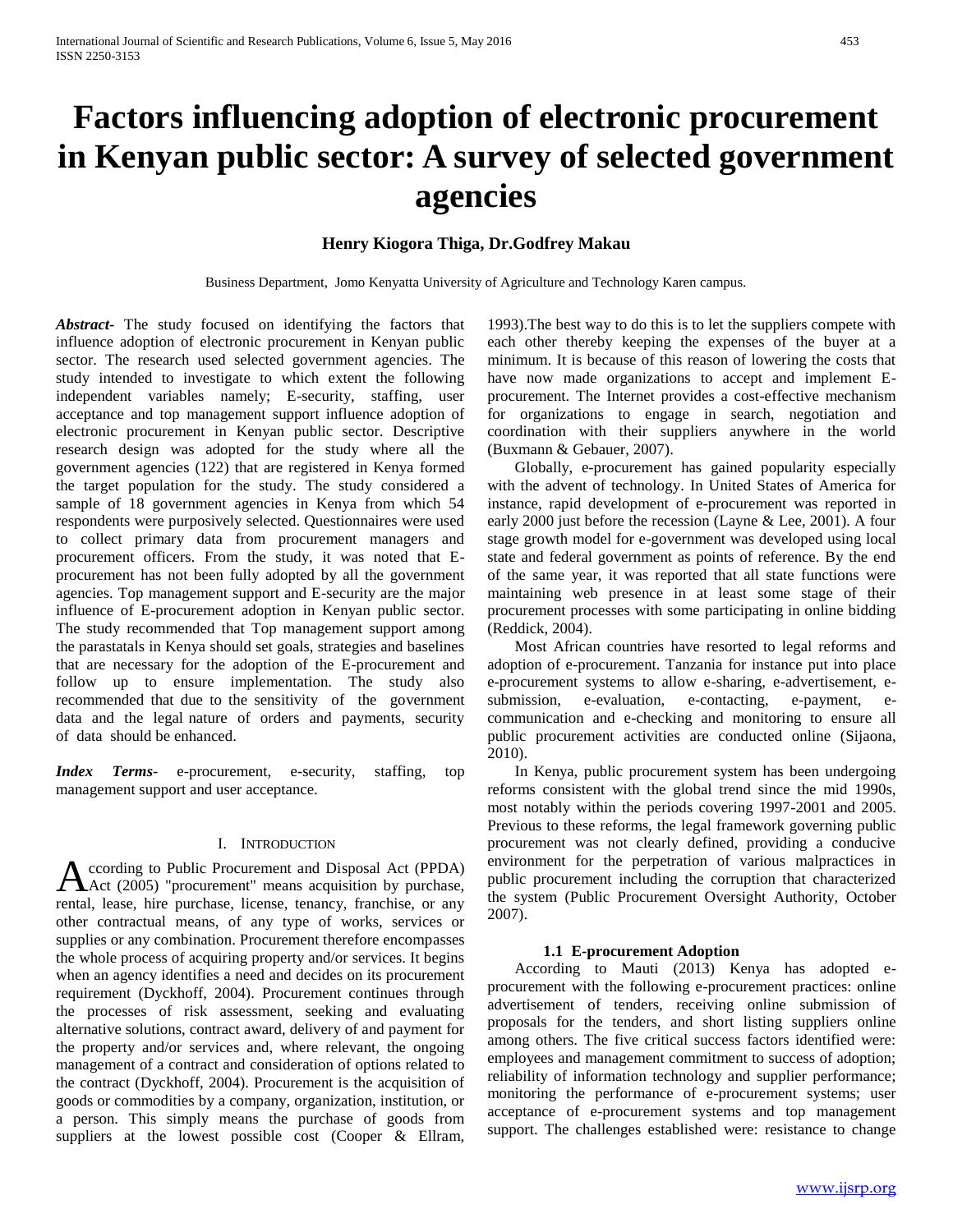from employees, lack of e-procurement approval by company board, existence of old Information Technology equipment among the firms that needed thorough examination and repairs and lack of managerial support. Mauti et.al. (2013) recommended that large scale manufacturers in Nairobi needed to incorporate all the e-procurement activities into the system; they need to find out ways of encouraging employees to make use of e-procurement systems as well as finding ways of addressing the factors that are critical to the success of eprocurement. This will enable them to improve adoption of eprocurement. For any e-procurement initiative to be successful, there are a number of factors that an organization must critically consider. They include: user acceptance of new system; information quality; trust; risk/security perception; early supplier involvement; staff training; users and buyers; compliance with best practices; top management support; continuous measurement of the key benefits; re-designing affected business processes and actual selection of e-procurement solution.

 Existing literature reveals that a number of organizations in Kenya have successfully adopted the use of e-procurement technology. Gitahi (2011) cited the example of Nation Media Group which through their digital platform commonly known as N-Soko has enabled their clients to purchase products online. There is however emerging evidence of the slow uptake of the technology despite the benefits that e-procurement offers (Segal & Taylor, 2001). In the public sector, several models have been tried by different public entities to implement e-procurement. These are seller centric, buyer centric, e-marketplaces or thirdparty managed models. According to e-government strategy paper (2004), e-procurement was one of the medium term objectives which were to be implemented by June 2007, but the process has been very slow. Despite the Government's sustained and incremental efforts in laying down Information Communication Technology strategies in the area of Public Financial Management Reforms in order to boost transparency, efficiency and effectiveness, it is still apparent that the implementation of e-procurement is still very slow Patricia (2015). This slowed adoption of e procurement in the public

sector raises concern as to what factors influence adoption of e procurement in Kenya.

 The researcher therefore intended to analyze factors that influence the adoption of e-procurement in public sector with a view of recommending measures to be put in place to enhance adoption of electronic procurement. This will benefit public organizations adapting e-procurement system and other private organizations in general that are implementing the same system as they will be more enlightened on the factors influencing adoption of electronic procurement in order to reap maximum benefits.

## II. RESEARCH METHOD

 This study used descriptive research design which provides a clear presentation of the variables under study. It emphasizes on quality in the collection and analysis of data and it is used when collecting data using open- ended questionnaires. According to Orodho (2003), descriptive research describe the "who, what, when, where and how" of a situation. It also tries to measure the types of activities, how often, when, where and by whom. This study used descriptive research design to gather the data and involves systematic data collection and analysis to answer these questions. The target population comprised of all the government agencies that are registered in Kenya and operate within the country. The population of interest was divided into eight strata (sectors). The sampling specifically focused on 18 parastatals based in Nairobi. The questionnaires used had closed- ended questions to elicit specific responses for quantitative and qualitative analysis respectively.

## III. RESULTS

# **Response Rate**

 41 respondents filled in and returned the questionnaire giving a response rate of 76%.

| Response      | <b>Frequency</b> | Percentage (%) |
|---------------|------------------|----------------|
| Responses     | 41               | 76%            |
| Non responses | 13               | 24%            |
| Total         | 54               | 100%           |

# **Table1. Response rate**

**Sector of the parastatal**

The study sought to establish the sector in which the Parastatal operated.

# **Table2. Sector of the parastatals**

| <b>Sector</b>                            | <b>Frequency</b> | Percentage (%) |
|------------------------------------------|------------------|----------------|
| Agriculture                              | 12               | 29.27%         |
| <b>Environment and Natural Resources</b> | - 3              | 7.32%          |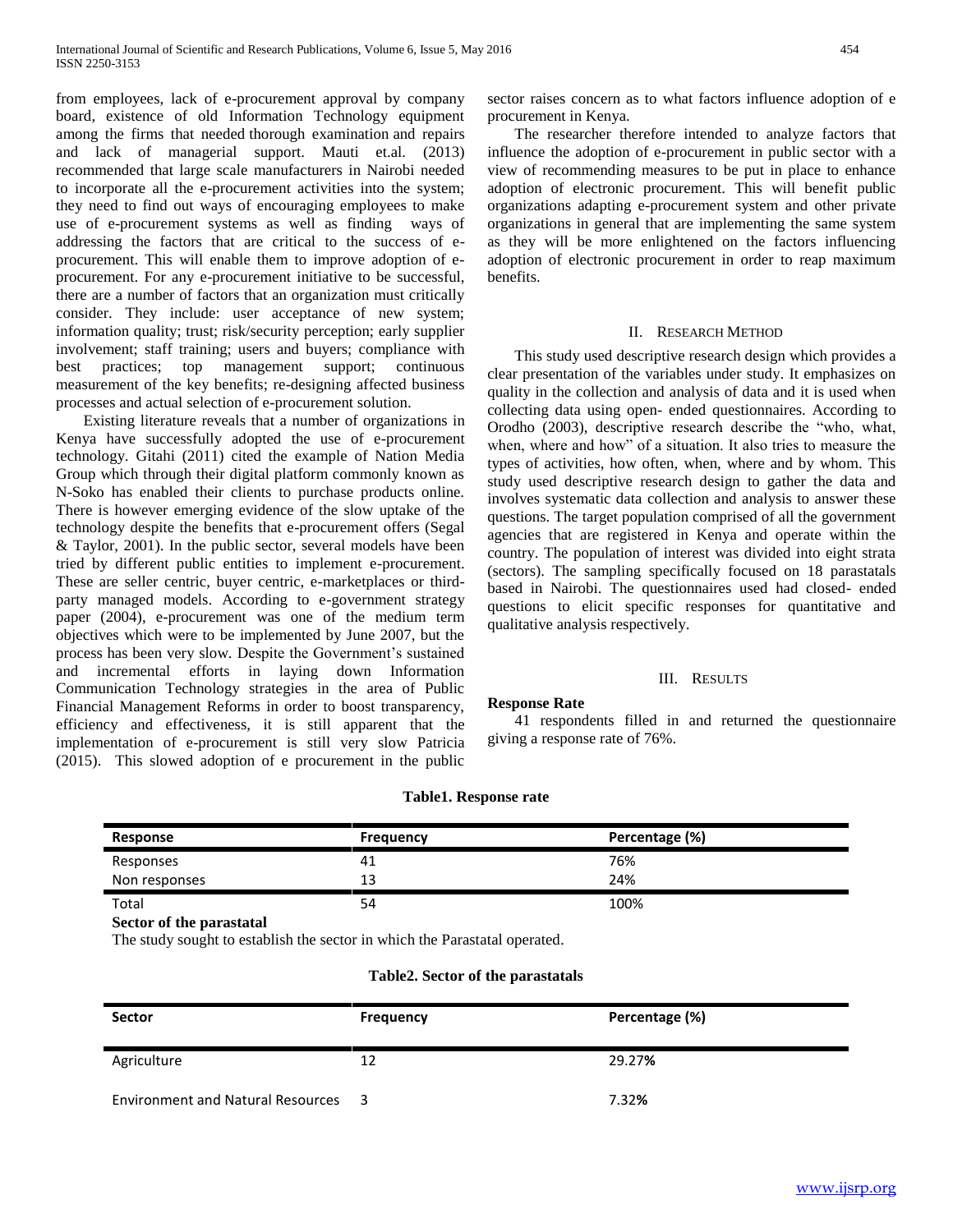| International Journal of Scientific and Research Publications, Volume 6, Issue 5, May 2016<br>455<br>ISSN 2250-3153 |    |        |  |  |
|---------------------------------------------------------------------------------------------------------------------|----|--------|--|--|
| <b>Energy and Petroleum</b>                                                                                         | 3  | 7.32%  |  |  |
| Manufacturing and Allied                                                                                            | 3  | 7.32%  |  |  |
| <b>Construction and Allied</b>                                                                                      | 3  | 7.32%  |  |  |
| Tourism                                                                                                             | 9  | 21.95% |  |  |
| <b>Telecommunication and Technology</b>                                                                             | 3  | 7.32%  |  |  |
| <b>Commercial Services</b>                                                                                          | 5  | 12.20% |  |  |
| Total                                                                                                               | 41 | 100%   |  |  |

# **Academic qualification**

The figure below shows the analysis of the qualifications of the respondents who contributed in data collection.



**Figure1. Academic qualification of the respondents Position in the organization**



**Figure2. Position of the respondent in the organization Electronic procurement adoption**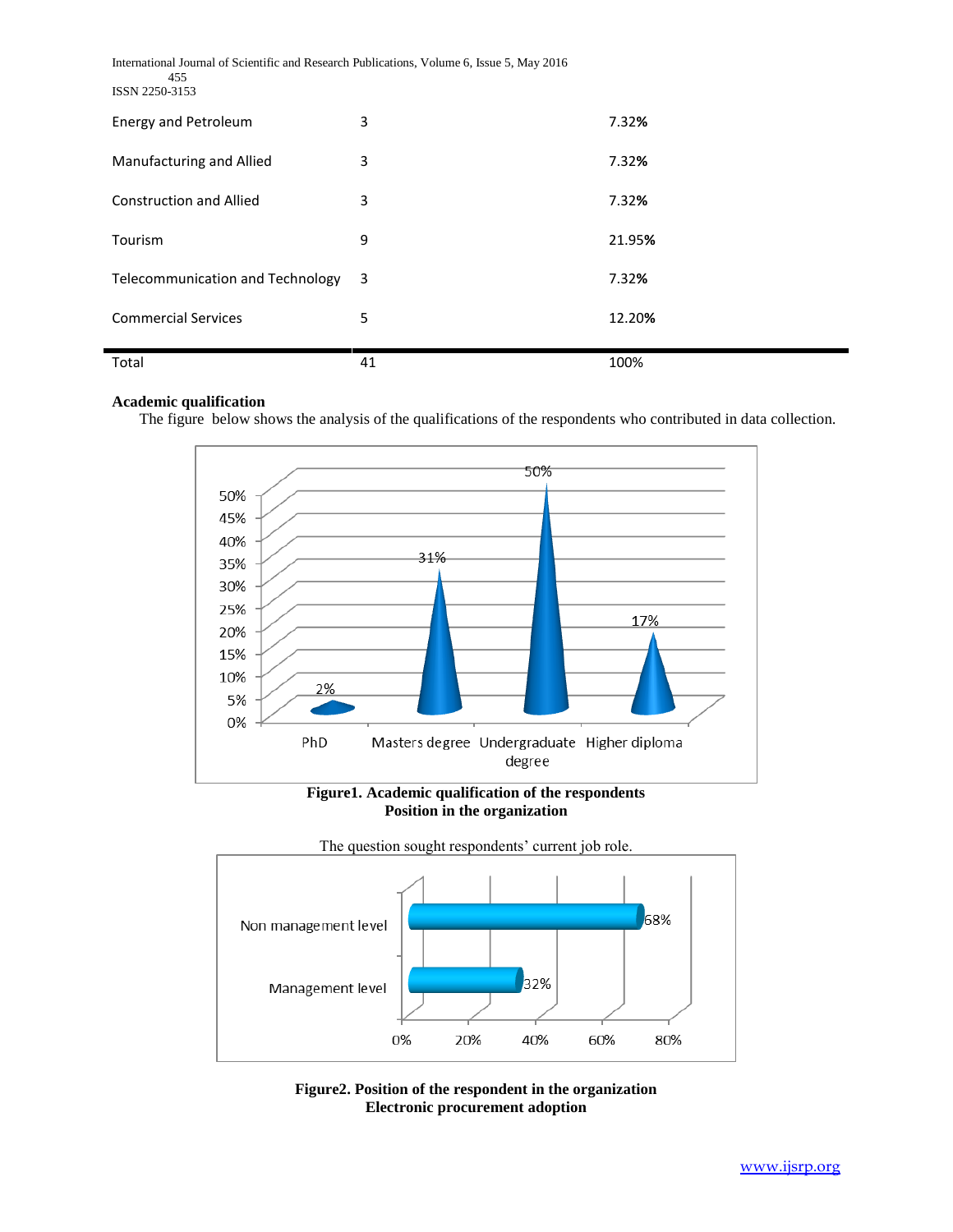

Responses on electronic procurement adoption.

**Figure3. Electronic procurement adoption**



This question intended to establish the extent to which staff training influence e-procurement adoption.



**Figure4. Extent to which training influence e-procurement adoption Organization top management support**

The study sought to establish the extent to which Top management support influence adoption of e-procurement.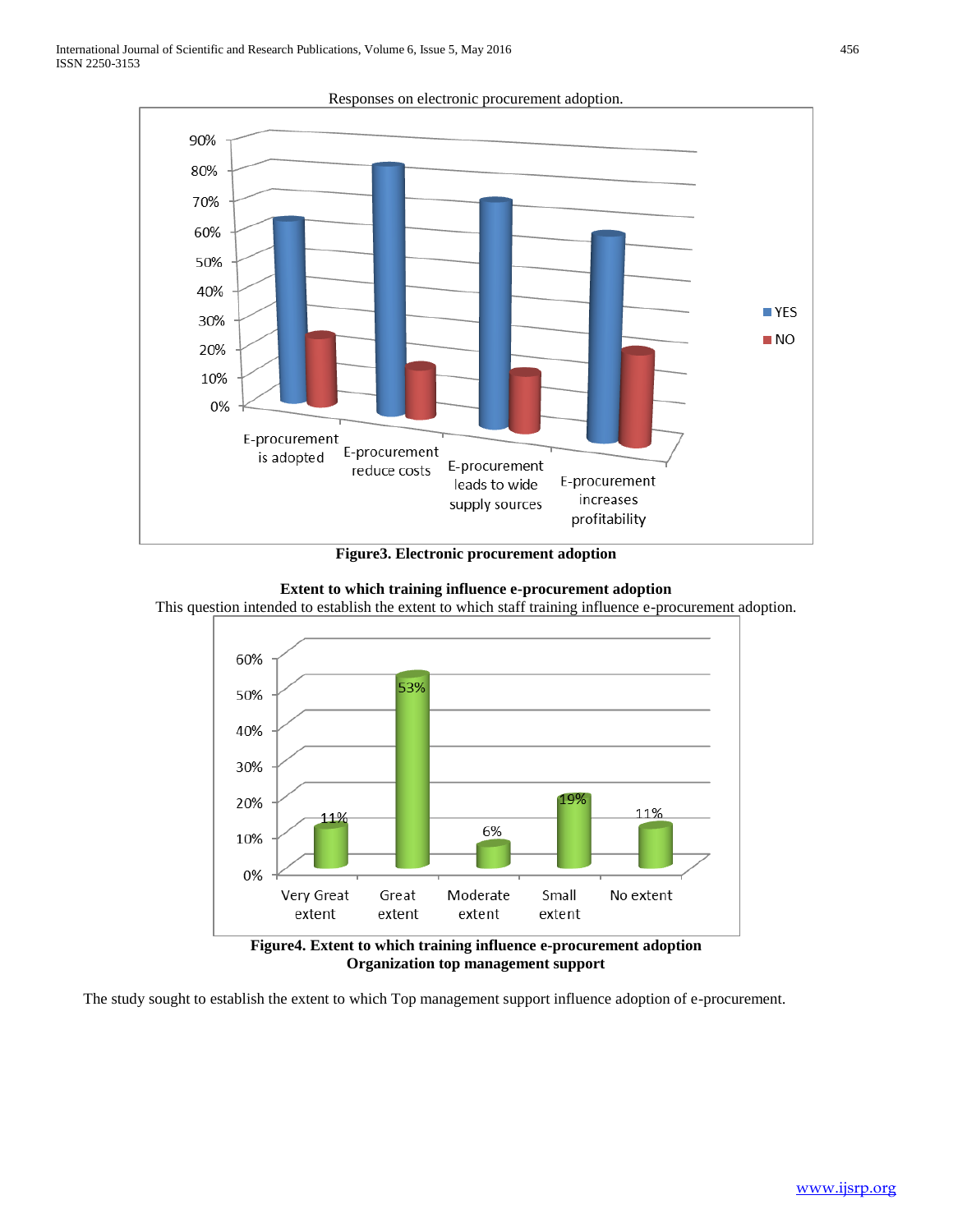| <b>Description</b>                                                                                    | <b>Total</b> | <b>Strongly</b><br>agree | Agree | <b>Neutral</b> | <b>Disagree</b> | <b>Strongly</b><br>disagree | <b>Total</b><br>(%) |
|-------------------------------------------------------------------------------------------------------|--------------|--------------------------|-------|----------------|-----------------|-----------------------------|---------------------|
| provides<br>management<br>the<br>Top<br>necessary resources on time.                                  | 38           | 9%                       | 54%   | 10%            | 27%             | 0%                          | 100%                |
| Top management follows up e-<br>procurement implementation.                                           | 40           | 23%                      | 43%   | 5%             | 29%             | 0%                          | 100%                |
| Top<br>management<br>support<br>and<br>commitment leads<br>to effective<br>adoption of e-procurement. | 41           | 71%                      | 29%   | 0%             | 0%              | 0%                          | 100%                |

# **Table3. Organization top management support**

# **Extent to which transaction risks influence e-procurement adoption**

The study sought to establish from the respondents the extent to which transaction risks influence e-procurement adoption. The results were shown in figure 4.7 below.



**Figure5. Extent to which transaction risks influence e-procurement adoption**

# **User acceptance**

This question sought to determine the extent to which user acceptance influence adoption of e-procurement.

# **Table4. User acceptance**

| <b>Description</b>                                                                    | Total | <b>Strongly</b><br>agree | Agree | <b>Neutral</b> | <b>Disagree</b> | <b>Strongly</b><br>disagree | Total<br>(%) |
|---------------------------------------------------------------------------------------|-------|--------------------------|-------|----------------|-----------------|-----------------------------|--------------|
| Most of the employees<br>the<br>in.<br>prefer<br>organization<br>$e-$<br>procurement. | 39    | 0%                       | 52%   | 30%            | 18%             | 0%                          | 100%         |
| Many suppliers can be identified<br>online.                                           | 36    | 32%                      | 22%   | 17%            | 29%             | 0%                          | 100%         |
| leads<br>Acceptance<br>users<br>to<br>bv<br>effective<br>0f<br>adoption<br>$e-$       | 41    | 82%                      | 11%   | 7%             | 0%              | 0%                          | 100%         |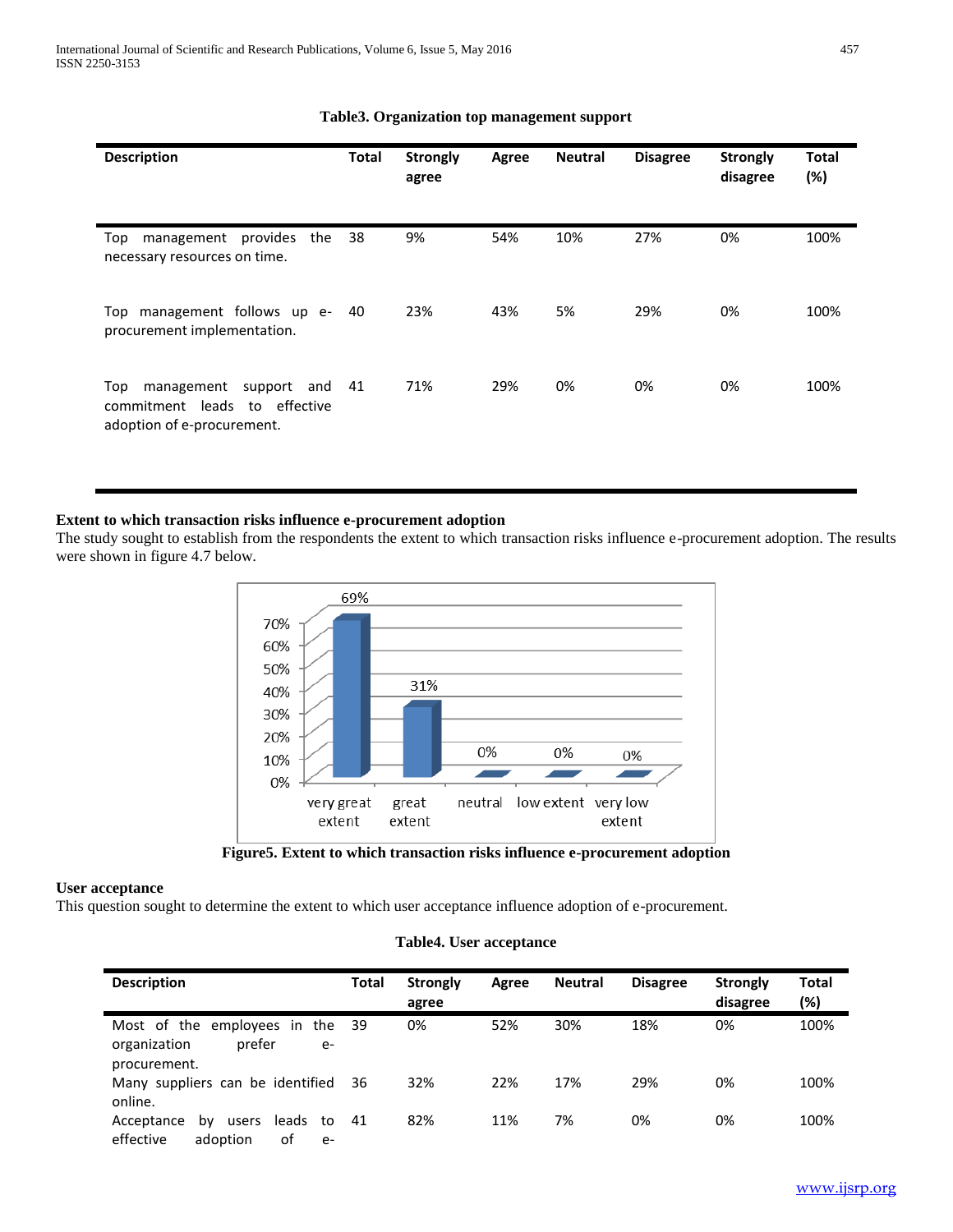# IV. DISCUSSIONS

 From the results, majority 63% agreed that top management provides the necessary resources on time. 23% of the respondents strongly agreed while 43% agreed that top management follow up E-procurement implementation.71% strongly agreed and 29% agreed that top management support influences adoption of E-procurement. This implies that top management support influences adoption of E-procurement to a greater extent. This information is suggesting that support, commitment, authority, and direction from top management for the adoption of Eprocurement are necessary in ensuring overall success in adopting the system.

 The results show that there exist threats associated with adoption and use of E-procurement. 94% of the respondents consulted agreed on the presence of such risks. Majority of the respondents 69% were for the opinion that transaction risks influence E-procurement adoption to a very great extent. The other 31% responded that transaction risks influence Eprocurement to a great extent. 82% of the respondents said that security risks resulting from unauthorized penetration influence adoption of E-procurement to a very great extent while 15% argued that the influence was to a great extent.

 From the results, majority (82%) strongly agreed that user acceptance leads to effective adoption of E-procurement while 11% agreed on the same. It was also revealed that most (52%) of the employees prefer E-procurement as it makes it easier to identify many suppliers online and save on costs.

 From the findings, most of the respondents (57%) attended orientation training. The training is important as it improves their skill on E-procurement. 53% of the respondents consulted said that staff training influence adoption of E-procurement to a great extent with 11% stating that the training influenced the adoption to a very great extent.

## V. CONCLUSIONS

 From the study, it was revealed that top management support, E-security, user acceptance and staff training influences adoption of E-procurement in the organizations under review. It is also revealed that E-procurement has not been fully adopted in Kenyan public sector.

 From the results, it can be concluded that E-procurement success would continue to be enhanced not only at the implementation phases, but also at latter stages in the adoption as long as top management support and commitment is high. Conversely, overall benefits of E-procurement system may be low in situations where top management support is either low or nonexistent. It is therefore evident that for the adoption of Eprocurement to be successful at all stages, the support of top organizational actors is required. Top management should therefore provide the necessary resources, communicate on time and be committed fully for smooth adoption of the system.

 Security of Procurement Transaction Data is also a major factor inhibiting the adoption of e-procurement by the public sector. Individual end users and entire business units will naturally resist any change in business processes that poses uncertainty in security and privacy of their transactions. Most of the organizations keep their business information secret as a protective mechanism to effectively compete and remain competitive in the business environment. Public sector organizations on the other have limits to the amount and nature of information to be shared with other third parties. The balance between transparency, protection against unauthorized data disclosure, ensuring the authenticity of a data source and the impact of disclosure of procurement process remains unclear.

 The result also shows that user acceptance influences adoption of E-procurement. The acceptance of e-procurement systems among the users will lead to the success of the system since those involved will have a positive attitude in learning on how to use the system thus making it easy to incorporate most of the operations into the system. The ease with which users could use the e-procurement system involves the recognition by the senior management of the importance of the ease of using the eprocurement system for its staff and then chose an application that is easy to navigate. Automatic routing of purchase orders to appropriate managers for approval, access to e-catalogues, sending purchase orders to suppliers, producing expense report capabilities, encourages employees to accept and use the system without much hesitation.

 From the findings of this study, it can also be concluded that lack of employee competency hinders smooth adoption of eprocurement in the public sector. Although majority of organizations were committed to e-procurement skills development, training is still not at 100%. It is evident that employees has a great role in adoption of e-procurement and their skills, competencies and training may influence to a large extent how e-procurement is adopted and implement in an organization.

## VI. RECOMMENDATIONS

 From the findings, if E-procurement adoption does not have the full support of the top management team, there is every reason for that system to fail. Top management support among the parastatals in Kenya should therefore set goals, strategies and baselines that are necessary for the adoption of the Eprocurement. The strategies should be in line with the firms' objectives. The goals will enable the organizations measure how much they will achieve as far as e-procurement system adoption process is concerned.

 On security of procurement transactions data, the study recommends that due to the sensitivity of the government data and the legal nature of orders and payments, security of data is critical in e-Procurement systems. The system must have mechanisms for identifying and authenticating the user